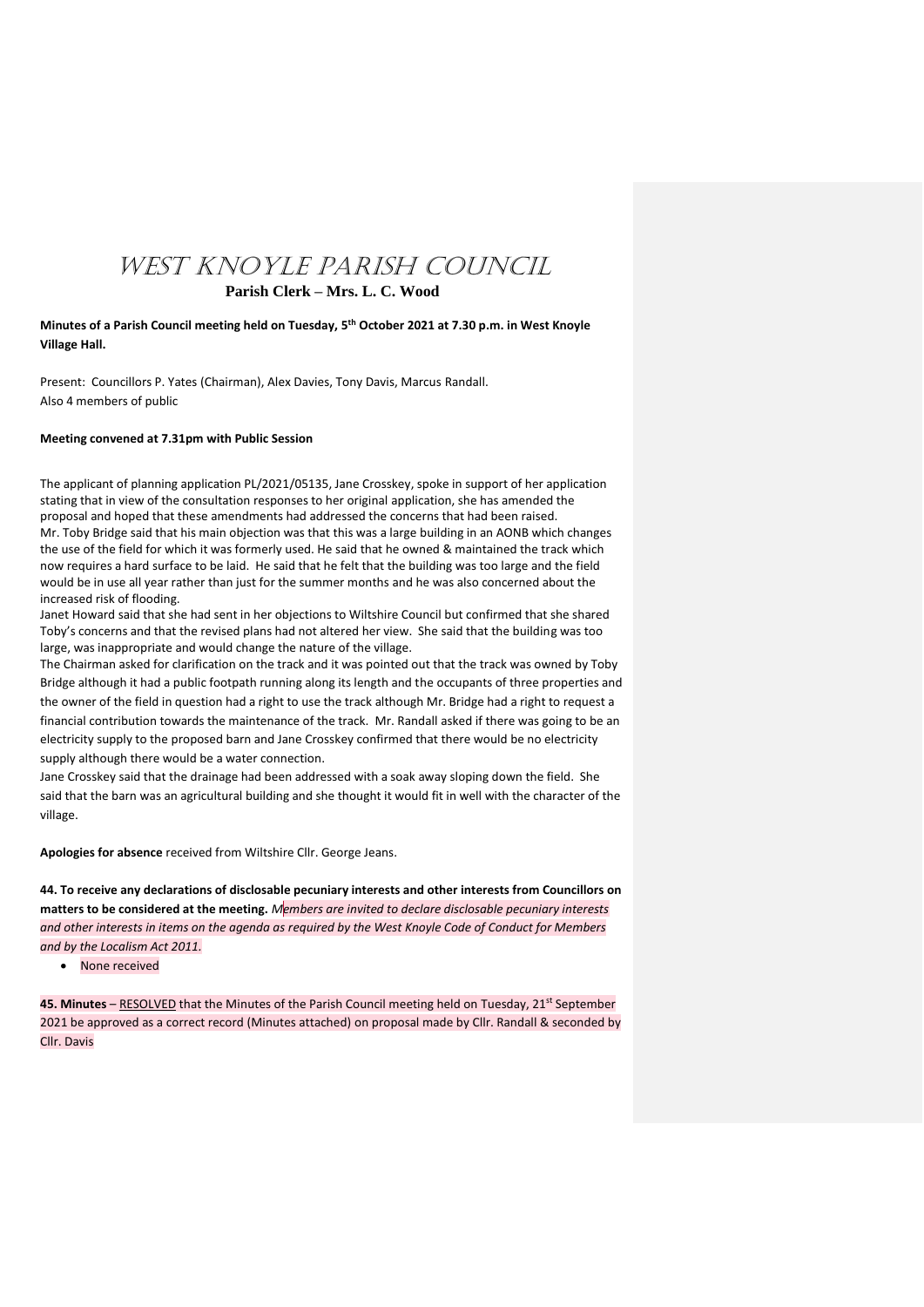**46. Casual Vacancy –** The Clerk confirmed that although the deadline for the request of an election by ten electors had passed (30<sup>th</sup> September) she had been unable to get confirmation from Wiltshire Council's Electoral Services on whether or not the Parish Council could co-opt a new member or whether, in fact, an election had been requested. She said that the matter would therefore be raised on the agenda for the next Parish Council meeting.

#### **47. Matters Arising from previous meeting**

*a) The Queen's Platinum Jubilee Celebrations 2022* – with reference to the information and discussion at the last meeting (Minute No. 42), the Clerk confirmed that the official guide for taking part in the Queen's Platinum Jubilee Beacons was now available. The Beacons will be lit on Thursday,  $2^{nd}$  June 2022 at 9.15 pm

#### **48. Reports & Consultations**

*a) Wiltshire Councillors report* - None

#### **49. Planning**

*a) Planning applications to consider at the meeting*

| <b>Application No:</b>            | PL/2021/05135                                                                                            |
|-----------------------------------|----------------------------------------------------------------------------------------------------------|
| <b>Application Type:</b>          | <b>Full planning permission (Revised plans)</b>                                                          |
| Proposal:                         | Erection of a barn to house 4 stables plus hay/straw/fodder storage and tackroom.                        |
| <b>Site Address:</b>              | Land situated off left side of track opposite Broadmead Farm, West Knoyle,<br><b>Wiltshire BA12 6AE.</b> |
| <b>Planning Register</b><br>Link: | https://development.wiltshire.gov.uk/pr/s/planning-application/a0i3z000015QadY                           |

The clerk informed members of the planning policies that were relevant to this application and advised that members could only consider the planning application presented to them and not what might happen in the future or what did happen in the past. Animal welfare is not a consideration in the planning process and it is therefore not relevant to mention whether or not the field is big enough for 3 horses. The Clerk gave advice on the Wiltshire Core Strategy Policies, specific development restrictions and possible conditions. Cllr. Randall said that he thought that most people in the village were worried about the scale and size of the building which takes up a fairly large footprint on what is a very small field. He said that he personally did not like the perspex polycarbonate materials for the roof lights as, in his experience, this material was not very long lasting and deteriorated. RESOLVED to recommend refusal of the application on the grounds of overdevelopment (the barn being too large and disproportionate for the size of the field and the associated hardstanding and provision of two parking spaces is substantial development in a small rural field) and Use of Materials (members being unhappy about the proposed materials for the roof treatment i.e. fibre cement and polycarbonate rooflights). Proposal made by Cllr. Tony Davis, seconded by Cllr. Randall and carried with a unanimous vote. Members unanimously agreed to ask Wiltshire Councillor Jeans to call in the application to committee if the planning officer is mindful to approve it.

## **50. Play Area**

*a) Damage to play equipment as reported by Cllr. Randall when carrying out routine inspection check* – Cllr. Randall reported that the balance beam looked as though it had been hit, possibly by the tractor